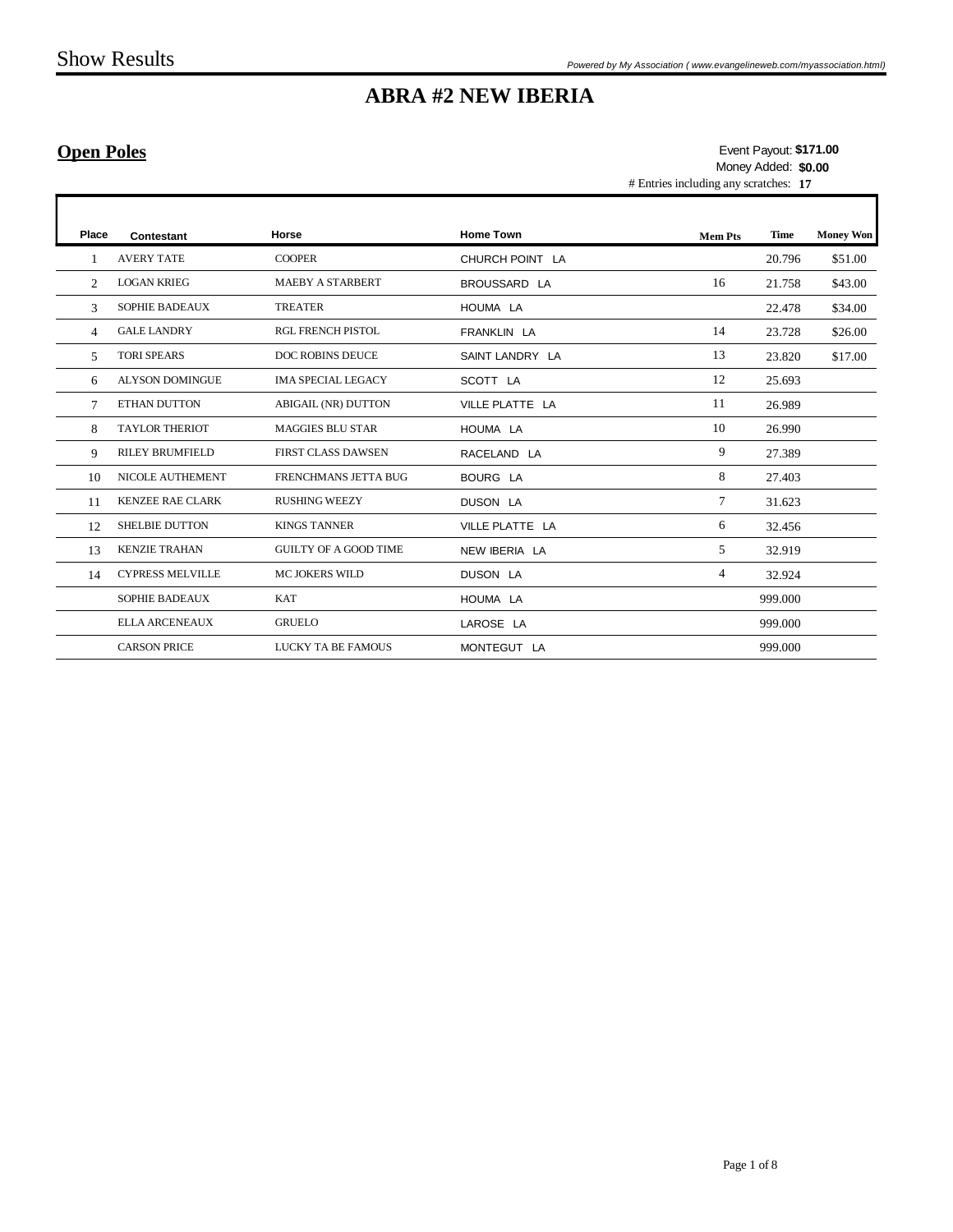### **13 and Under Poles**

 $\mathsf{r}$ 

# Entries including any scratches: **18 \$91.00** Event Payout: Money Added: **\$0.00**

T

| Place          | Contestant             | Horse                      | <b>Home Town</b> | <b>Mem Pts</b> | Time    | <b>Money Won</b> |
|----------------|------------------------|----------------------------|------------------|----------------|---------|------------------|
|                | <b>LANEY PRICE</b>     | <b>CAJUN PACKIN LADY</b>   | MONTEGUT LA      | 18             | 22.786  | \$27.00          |
| 2              | <b>ADDISON KRIEG</b>   | <b>RAISE A BLUE EASY</b>   | BROUSSARD LA     | 17             | 23.546  | \$23.00          |
| 3              | <b>ARIEL BRASSEAUX</b> | <b>TWO TIMIN TATE</b>      | DUSON LA         | 16             | 24.705  | \$18.00          |
| $\overline{4}$ | <b>CHLOE GUIDRY</b>    | TEA TIME AT SIX            | RAYNE LA         | 15             | 25.790  | \$14.00          |
| 5              | <b>KEELY BROUSSARD</b> | REMINIC DONE IT AGAIN      |                  |                | 25.898  | \$9.00           |
| 6              | <b>RYLON ARMENTOR</b>  | <b>FIRE CRACKER</b>        | NEW IBERIA LA    | 13             | 26.374  |                  |
| 7              | <b>CHEYENNE GUIDRY</b> | <b>HICKORY WINDY</b>       | RAYNE LA         | 12             | 26.974  |                  |
| 8              | <b>ELLA ARCENEAUX</b>  | <b>GRUELO</b>              | LAROSE LA        | 11             | 28.600  |                  |
| 9              | <b>LYLA ARCENEAUX</b>  | <b>FLOWERS</b>             | LAROSE LA        | 10             | 29.556  |                  |
| 10             | <b>KHLOE CLARK</b>     | MC BIG SLICK               | DUSON LA         | 9              | 29.661  |                  |
| 11             | <b>CARSON PRICE</b>    | LUCKY TA BE FAMOUS         | MONTEGUT LA      | 8              | 30.965  |                  |
| 12             | <b>ELLIE LINK</b>      | COWBOY (NR)                | MORROW LA        | 7              | 31.754  |                  |
| 13             | <b>JALYN GIROIR</b>    | <b>WATCH NICKIES BABE</b>  | RACELAND LA      | 6              | 33.637  |                  |
| 14             | <b>OLIVIA BOURG</b>    | <b>COOSAMINT PATTY</b>     | RACELAND LA      | 5              | 34.865  |                  |
| 15             | <b>SHELBIE DUTTON</b>  | <b>KINGS TANNER</b>        | VILLE PLATTE LA  | 4              | 37.357  |                  |
| 16             | <b>JALYN GIROIR</b>    | <b>SHES A ROCK N ROLEX</b> | RACELAND LA      |                | 39.379  |                  |
|                | <b>ADDY ARCENEAUX</b>  | <b>AMIGO</b>               | LAROSE LA        |                | 999.000 |                  |
|                | <b>ADDISON KRIEG</b>   | SMOKEY (NR) THIBODAUX      | BROUSSARD LA     |                | 999.000 |                  |
|                |                        |                            |                  |                |         |                  |

#### **8 & Under Beginner Yth or Spcl Needs Barrels**

#### # Entries including any scratches: **7 \$7.00** Event Payout: Money Added: **\$0.00**

| Place          | Contestant              | Horse                  | <b>Home Town</b> | <b>Mem Pts</b> | Time   | <b>Money Won</b> |
|----------------|-------------------------|------------------------|------------------|----------------|--------|------------------|
|                | <b>ELAYNE LEGER</b>     | ROSIE (NR)             | NEW IBERIA LA    |                | 28.914 | \$1.00           |
| $\mathfrak{D}$ | <b>MIA CLARK</b>        | <b>HONEY</b>           | SCOTT LA         |                | 29.459 | \$1.00           |
| 3              | <b>SCARLETT PLAUCHE</b> | <b>GENERAL SHERMAN</b> |                  |                | 45.121 | \$1.00           |
| $\overline{4}$ | <b>FINLEY RYDER</b>     | <b>LUCY</b>            | MAURICE LA       |                | 51.146 | \$1.00           |
| 5              | <b>COHEN JOUBERT</b>    |                        |                  |                | 59.353 | \$1.00           |
| 6              | <b>LILY JUDICE</b>      | <b>HONEY</b>           | SCOTT LA         | $\mathbf 1$    | 63.068 | \$1.00           |
|                | <b>SPENCER PROBERT</b>  | <b>HORSE</b>           | VILLE PLATTE LA  |                | 64.108 | \$1.00           |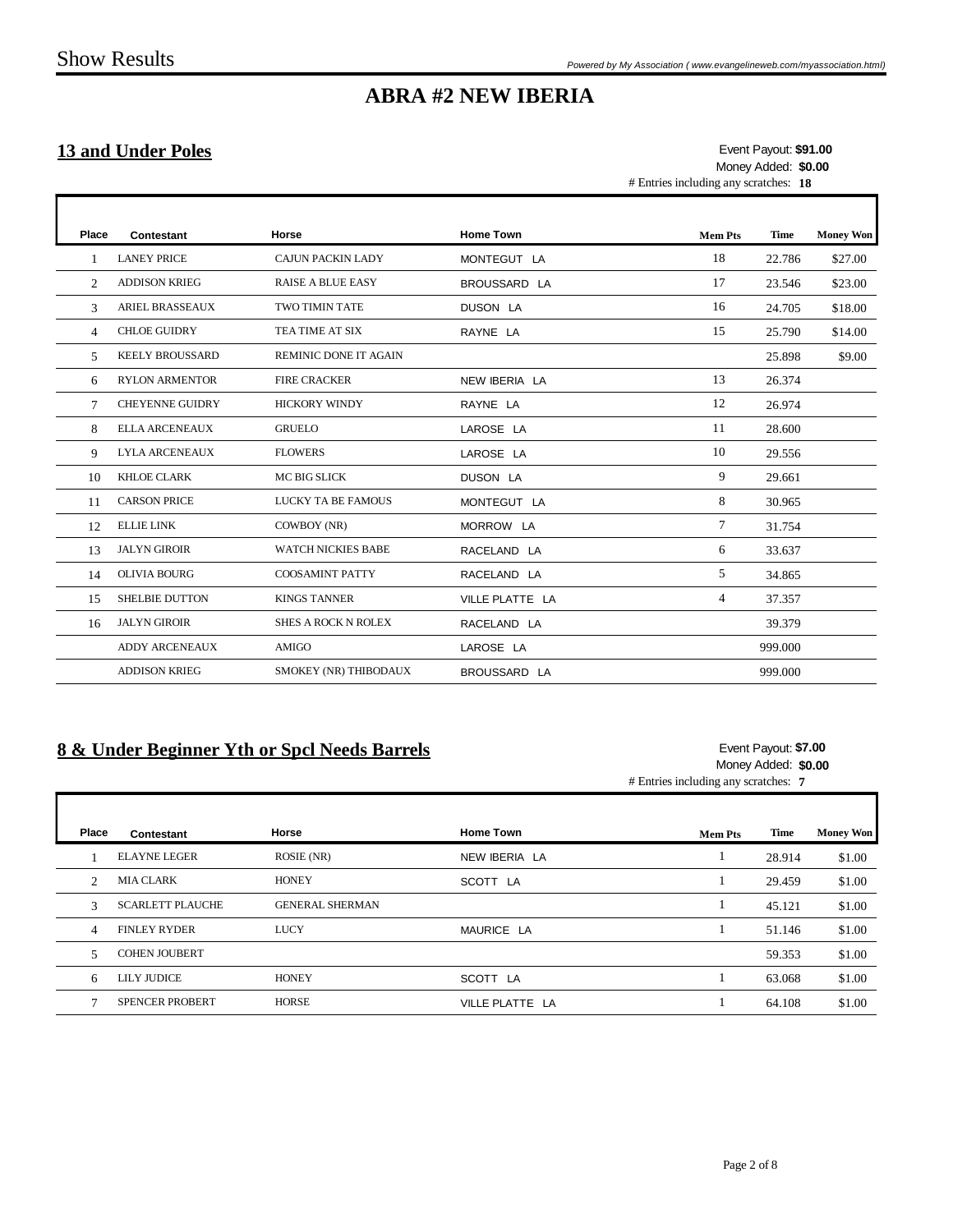### **Open 5D Barrels**

# Entries including any scratches: **62 \$1,163.00** Event Payout: Money Added: **\$0.00**

| 1D-Results        |                          |                                      |                   |             |                  |
|-------------------|--------------------------|--------------------------------------|-------------------|-------------|------------------|
| Place             | Contestant               | Horse                                | <b>Home Town</b>  | <b>Time</b> | <b>Money Won</b> |
| -1                | <b>LOGAN KRIEG</b>       | MAEBY A STARBERT                     | BROUSSARD LA      | 16.150      | \$128.00         |
| 2                 | <b>ADDISON KRIEG</b>     | <b>STARBERTS ELOISE</b>              | BROUSSARD LA      | 16.159      | \$77.00          |
| 3                 | <b>ADDISON KRIEG</b>     | <b>RAISE A BLUE EASY</b>             | BROUSSARD LA      | 16.217      | \$51.00          |
| $\overline{4}$    | SOPHIE BADEAUX           | <b>SAMSON</b>                        | HOUMA LA          | 16.235      |                  |
| 5                 | ADDY ARCENEAUX           | AMIGO                                | LAROSE LA         | 16.254      |                  |
| 6                 | <b>SHELBIE DUTTON</b>    | <b>BEAUX</b>                         | VILLE PLATTE LA   | 16.286      |                  |
| 7                 | <b>SHAWN ARCENEAUX</b>   | KING LEE PEPPY EK                    | BREAUX BRIDGE LA  | 16.334      |                  |
| 8                 | <b>KELLY VIGE'</b>       | <b>MYSPECIALFRECKLE</b>              | BROUSSARD LA      | 16.458      |                  |
| 9                 | RILEY BRUMFIELD          | FIRST CLASS DAWSEN                   | RACELAND LA       | 16.607      |                  |
| 10                | <b>TAMMY MANUEL</b>      | CATS WESTERN GREYSTO                 | CHURCH POINT LA   | 16.616      |                  |
| 11                | <b>KENZIE TRAHAN</b>     | <b>GUILTY OF A GOOD TIME</b>         | NEW IBERIA LA     | 16.646      |                  |
| 2D-Results        |                          |                                      |                   |             |                  |
| Place             | Contestant               | Horse                                | <b>Home Town</b>  | <b>Time</b> | <b>Money Won</b> |
| $\mathbf{1}$      | <b>MORGAN MCGREW</b>     | HORSEPLAYIN ACE                      | PORT ALLEN LA     | 16.693      | \$122.00         |
| 2                 | <b>HANNAH LATIOLAIS</b>  | PEPPYS PEPTO LENA                    | ST MARTINVILLE LA | 16.712      | \$73.00          |
| 3                 | <b>ELLA ARCENEAUX</b>    | <b>GRUELO</b>                        | LAROSE LA         | 16.721      | \$49.00          |
| $\overline{4}$    | <b>ELLA ARCENEAUX</b>    | AJ                                   | LAROSE LA         | 16.769      |                  |
| 5                 | KRISTEN DOMINGUE         | <b>WATERS UP</b>                     | SCOTT LA          | 16.843      |                  |
| 6                 | <b>MADELINE ALLEMOND</b> | DUN SLICK FORMULA                    | LAFAYETTE LA      | 16.846      |                  |
| 7                 | SHAWN ARCENEAUX          | <b>SILK TIES AND CORONA</b>          | BREAUX BRIDGE LA  | 16.857      |                  |
| 8                 | <b>TORI SPEARS</b>       | DOC ROBINS DEUCE                     | SAINT LANDRY LA   | 16.900      |                  |
| 9                 | <b>KELLY VIGE'</b>       | SUESHEMISSSAMMY                      | BROUSSARD LA      | 16.982      |                  |
| 10                | NICOLE AUTHEMENT         | FRENCHMANS JETTA BUG                 | BOURG LA          | 17.044      |                  |
| 11                | TAMMY BRASSEAUX          | MISS SILVER GEORGIA                  | DUSON LA          | 17.083      |                  |
| 12                | ARIEL BRASSEAUX          | SPLASHMESOMETRADITION (APHA DUSON LA |                   | 17.094      |                  |
| <b>3D-Results</b> |                          |                                      |                   |             |                  |
| Place             | Contestant               | Horse                                | <b>Home Town</b>  | Time        | <b>Money Won</b> |
| 1                 | <b>JALYN GIROIR</b>      | <b>WATCH NICKIES BABE</b>            | RACELAND LA       | 17.201      | \$116.00         |
| 2                 | <b>SUSAN KRIEG</b>       | STARBERTS LITE LADY                  | BROUSSARD LA      | 17.218      | \$70.00          |
| 3                 | MADELINE ALLEMOND        | DH GREEDY VALENTINE                  | LAFAYETTE LA      | 17.457      | \$47.00          |
| 4                 | <b>JESSICA PRICE</b>     | LAST TRIP TO RIO                     | MONTEGUT LA       | 17.470      |                  |
| 5                 | <b>SOPHIE BADEAUX</b>    | <b>KAT</b>                           | HOUMA LA          | 17.512      |                  |
| 6                 | <b>KRISTI JOHNSON</b>    | MISS BOONDOC FRITZ                   | CARENCRO LA       | 17.555      |                  |
| 7                 | <b>CYPRESS MELVILLE</b>  | MC BIG SLICK                         | DUSON LA          | 17.596      |                  |
| 8                 | <b>CHLOE GUIDRY</b>      | TEA TIME AT SIX                      | RAYNE LA          | 17.631      |                  |
| 9                 | <b>OLIVIA BOURG</b>      | COOSAMINT PATTY                      | RACELAND LA       | 17.636      |                  |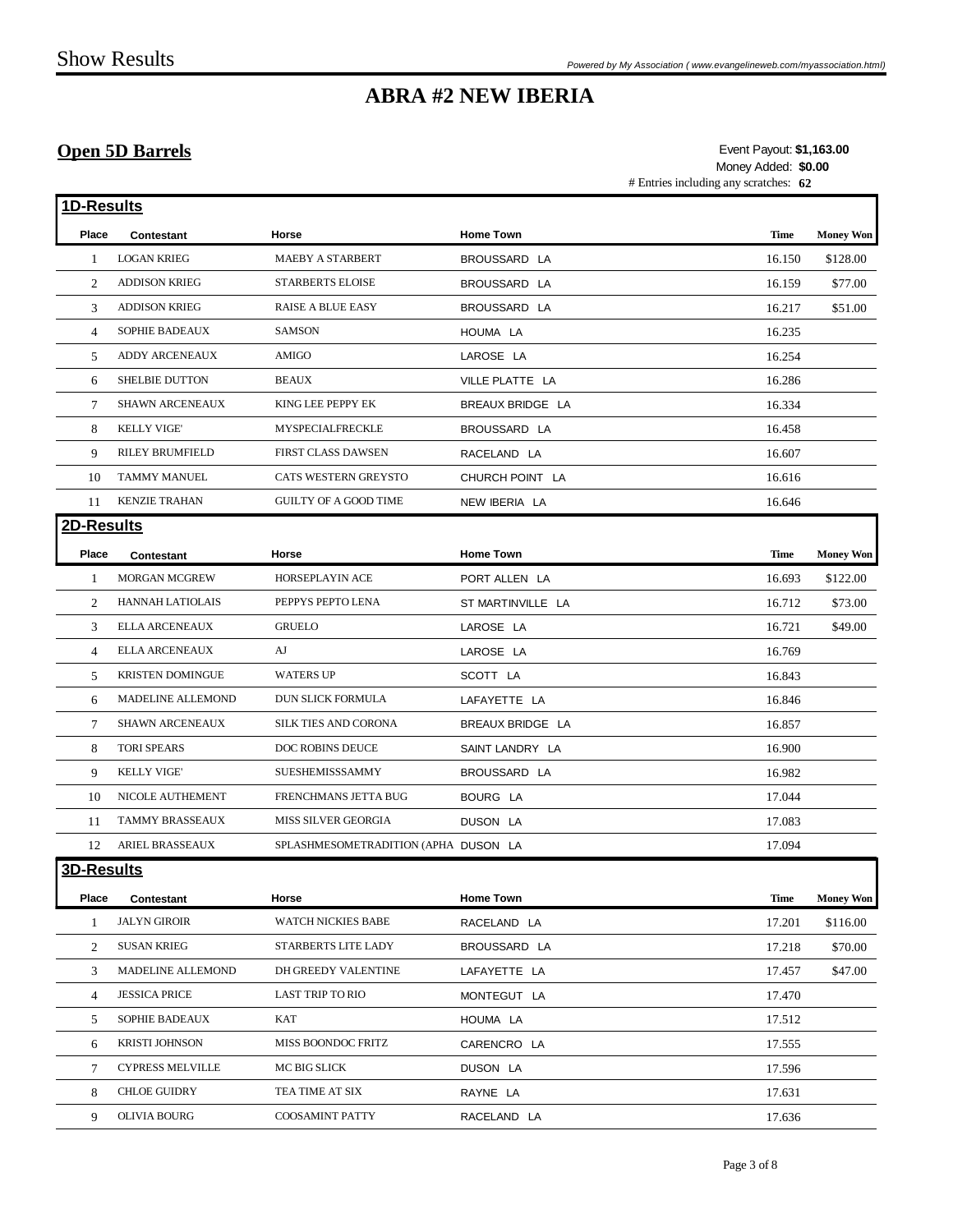| 4D-Results |                         |                             |                   |             |                  |
|------------|-------------------------|-----------------------------|-------------------|-------------|------------------|
| Place      | <b>Contestant</b>       | Horse                       | <b>Home Town</b>  | <b>Time</b> | <b>Money Won</b> |
| 1          | <b>GALE LANDRY</b>      | RGL FRENCH PISTOL           | FRANKLIN LA       | 17.653      | \$110.00         |
| 2          | <b>KEELY BROUSSARD</b>  | REMINIC DONE IT AGAIN       |                   | 17.660      | \$66.00          |
| 3          | <b>ELLIE LINK</b>       | COWBOY (NR)                 | MORROW LA         | 17.771      | \$44.00          |
| 4          | <b>ALYSON DOMINGUE</b>  | <b>IMA SPECIAL LEGACY</b>   | SCOTT LA          | 17.815      |                  |
| 5          | <b>TAYLOR THERIOT</b>   | <b>MAGGIES BLU STAR</b>     | HOUMA LA          | 17.889      |                  |
| 6          | KYLE L. CARTIMIGLIA     | HAZEL (NR)                  | NEW IBERIA LA     | 17.999      |                  |
| $\tau$     | RANDAL CLARK            | <b>WIND CASH</b>            | DUSON LA          | 18.082      |                  |
| 5D-Results |                         |                             |                   |             |                  |
| Place      | Contestant              | Horse                       | <b>Home Town</b>  | <b>Time</b> | <b>Money Won</b> |
| 1          | ETHAN DUTTON            | <b>ABIGAIL (NR) DUTTON</b>  | VILLE PLATTE LA   | 18.200      | \$105.00         |
| 2          | ETHAN DUTTON            | <b>MISS LA WARRIOR</b>      | VILLE PLATTE LA   | 18.298      | \$63.00          |
| 3          | <b>KRISTEN DOMINGUE</b> | <b>SHAQ WAGON</b>           | SCOTT LA          | 18.497      | \$42.00          |
| 4          | <b>CASSIE VICKNAIR</b>  | <b>GUNPOWDERSREQUEST</b>    | ST MARTINVILLE LA | 18.608      |                  |
| 5          | <b>CADEE DAUTREUIL</b>  | NADIE (NR)                  | ARNAUDVILLE LA    | 18.941      |                  |
| 6          | <b>MARIA VAUGHN</b>     | <b>SIR RUNAWAY FUN</b>      | RAYNE LA          | 19.056      |                  |
| 7          | <b>LEXIE ANNA OWENS</b> | PUDDIN GOLD DOLLAR          |                   | 19.068      |                  |
| 8          | <b>KRISTEN DOMINGUE</b> | <b>RAMSEY</b>               | SCOTT LA          | 21.052      |                  |
| 9          | <b>BRILEY LANTIER</b>   | <b>MISSY</b>                | SCOTT LA          | 22.261      |                  |
| 10         | KATHRYN TAMBURELLO      | <b>GIZMO</b>                | CARENCRO LA       | 22.713      |                  |
|            | <b>No Time-Results</b>  |                             |                   |             |                  |
| Place      | Contestant              | Horse                       | <b>Home Town</b>  | <b>Time</b> | <b>Money Won</b> |
|            | <b>LYLA ARCENEAUX</b>   | <b>FLOWERS</b>              | LAROSE LA         | 821.235     |                  |
|            | <b>EMMIE COLLINS</b>    | <b>IMPRESSIVE SANDY BAR</b> | YOUNGSVILLE LA    | 821.271     |                  |
|            | <b>MORGAN ZAMMIT</b>    | <b>LOVE YA BABY GIRL</b>    | RAYNE LA          | 822.781     |                  |
|            | <b>EMMIE COLLINS</b>    | <b>STREAKIN SPRAT</b>       | YOUNGSVILLE LA    | 822.961     |                  |
|            | <b>CHEYENNE GUIDRY</b>  | <b>HICKORY WINDY</b>        | RAYNE LA          | 823.147     |                  |
|            | <b>BAYLIE NEWMAN</b>    | SETHS VILLAGE CHAMP         | VILLE PLATTE LA   | 823.583     |                  |
|            | KATHY DEHART            | <b>MO GOSSIP</b>            | GIBSON LA         | 823.765     |                  |
|            | SHELBIE DUTTON          | <b>KINGS TANNER</b>         | VILLE PLATTE LA   | 829.808     |                  |
|            | OLIVIA KATE GUIDRY      | TANK                        | DUSON LA          | 999.000     |                  |
|            | OLIVIA KATE GUIDRY      | TURNIN ON FAITH             | DUSON LA          | 999.000     |                  |
|            | <b>KRISTEN DOMINGUE</b> | Skip It Im Broke            | SCOTT LA          | 999.000     |                  |
|            | MISTI THIBODEAUX        | <b>BEAUTY (NR)</b>          | CHURCH POINT LA   | 999.000     |                  |
|            | ARIEL BRASSEAUX         | TWO TIMIN TATE              | DUSON LA          | 999.000     |                  |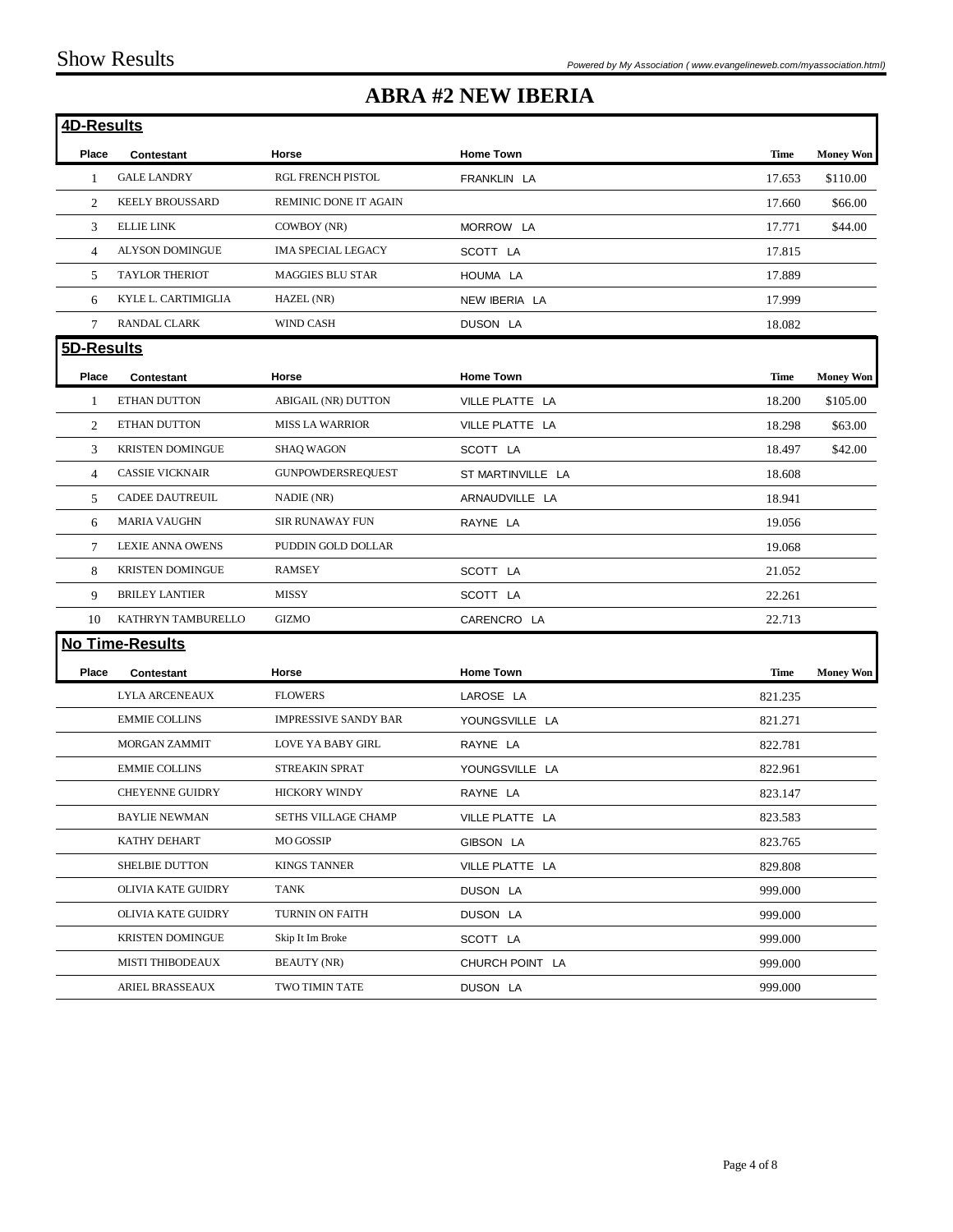$\Gamma$ 

# **ABRA #2 NEW IBERIA**

### **12 and Under Barrels**

# Entries including any scratches: **18 \$91.00** Event Payout: Money Added: **\$0.00**

1

| Place        | Contestant             | Horse                                | <b>Home Town</b> | <b>Mem Pts</b> | <b>Time</b> | <b>Money Won</b> |
|--------------|------------------------|--------------------------------------|------------------|----------------|-------------|------------------|
| $\mathbf{1}$ | <b>ADDISON KRIEG</b>   | <b>STARBERTS ELOISE</b>              | BROUSSARD LA     |                | 16.159      | \$27.00          |
| 2            | <b>ADDISON KRIEG</b>   | <b>RAISE A BLUE EASY</b>             | BROUSSARD LA     | 17             | 16.217      | \$23.00          |
| 3            | <b>ADDY ARCENEAUX</b>  | <b>AMIGO</b>                         | LAROSE LA        | 16             | 16.254      | \$18.00          |
| 4            | <b>SHELBIE DUTTON</b>  | <b>BEAUX</b>                         | VILLE PLATTE LA  | 15             | 16.286      | \$14.00          |
| 5            | <b>JALYN GIROIR</b>    | <b>WATCH NICKIES BABE</b>            | RACELAND LA      | 14             | 16.715      | \$9.00           |
| 6            | ELLA ARCENEAUX         | <b>GRUELO</b>                        | LAROSE LA        | 13             | 16.721      |                  |
| 7            | <b>ARIEL BRASSEAUX</b> | SPLASHMESOMETRADITION (APHA DUSON LA |                  | 12             | 17.094      |                  |
| 8            | <b>ADDISON KRIEG</b>   | SMOKEY (NR) THIBODAUX                | BROUSSARD LA     |                | 17.101      |                  |
| 9            | <b>OLIVIA BOURG</b>    | <b>COOSAMINT PATTY</b>               | RACELAND LA      | 10             | 17.553      |                  |
| 10           | <b>CHLOE GUIDRY</b>    | TEA TIME AT SIX                      | RAYNE LA         | 9              | 17.631      |                  |
| 11           | <b>ELLIE LINK</b>      | COWBOY (NR)                          | MORROW LA        | 8              | 18.557      |                  |
| 12           | <b>LYLA ARCENEAUX</b>  | <b>FLOWERS</b>                       | LAROSE LA        | $\tau$         | 21.235      |                  |
| 13           | <b>BAILEY FALCON</b>   | RJ KINGS WHITE LADY                  | NEW IBERIA LA    |                | 21.277      |                  |
| 14           | <b>LANEY PRICE</b>     | <b>CAJUN PACKIN LADY</b>             | MONTEGUT LA      | 5              | 22.230      |                  |
| 15           | <b>CHEYENNE GUIDRY</b> | <b>HICKORY WINDY</b>                 | RAYNE LA         | 4              | 23.147      |                  |
|              | <b>BAILEE BOURQUE</b>  | PLAN TO TWIST                        | NEW IBERIA LA    |                | 999.000     |                  |
|              | <b>SAGE BENJAMIN</b>   | <b>CHIEF</b>                         |                  |                | 999.000     |                  |
|              | <b>BRITTNEY TATE</b>   | <b>JEANNES POCO BUENO</b>            | PARKS LA         |                | 999.000     |                  |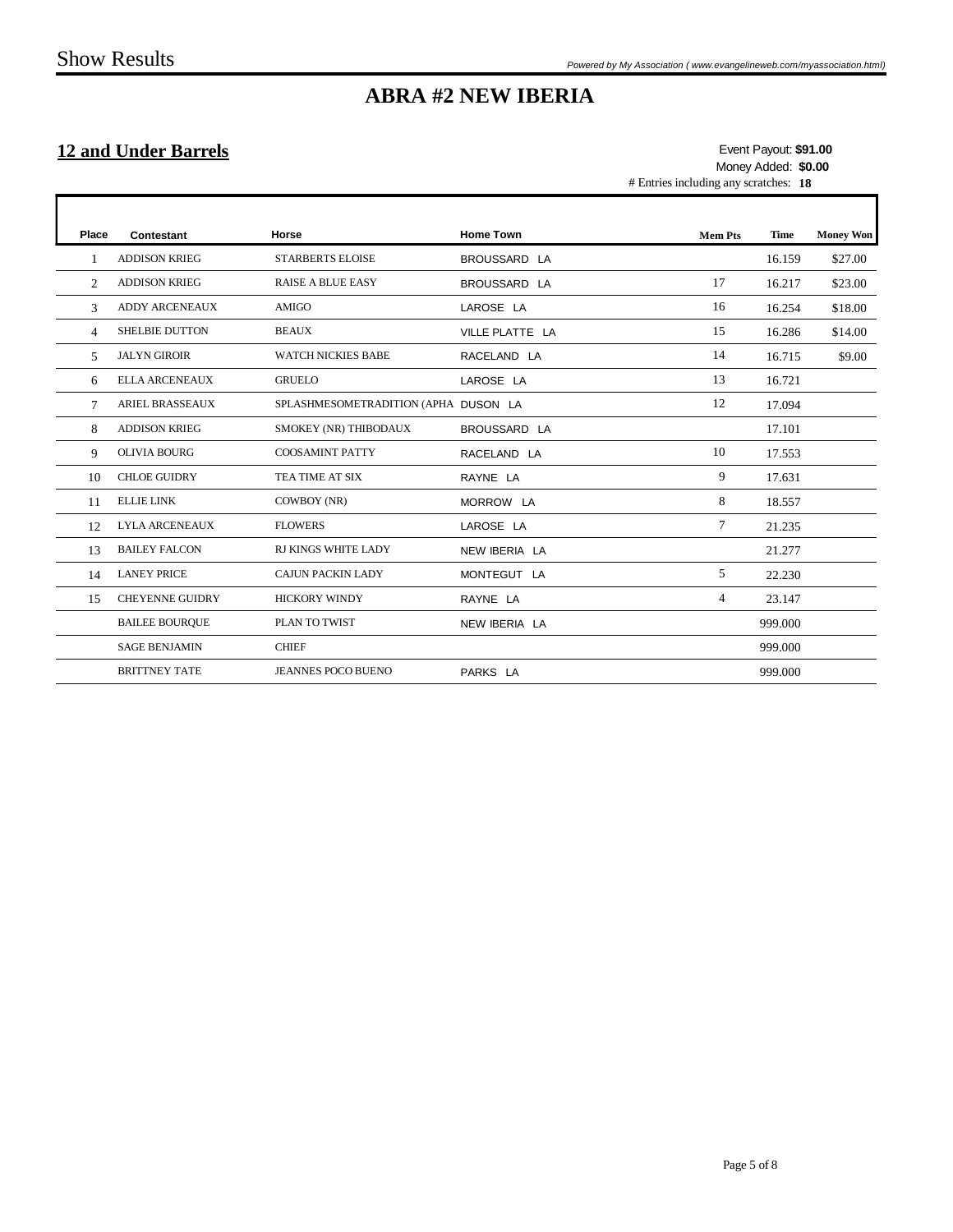Г

Г

## **ABRA #2 NEW IBERIA**

### **13-18 Youth Barrels**

# Entries including any scratches: **14 \$140.00** Event Payout: Money Added: **\$0.00**

| Place | Contestant              | Horse                       | <b>Home Town</b> | <b>Mem Pts</b> | Time   | <b>Money Won</b> |
|-------|-------------------------|-----------------------------|------------------|----------------|--------|------------------|
|       | <b>LOGAN KRIEG</b>      | <b>MAEBY A STARBERT</b>     | BROUSSARD LA     |                | 16.150 | \$56.00          |
| 2     | <b>SOPHIE BADEAUX</b>   | <b>SAMSON</b>               | HOUMA LA         |                | 16.235 | \$42.00          |
| 3     | <b>TORI SPEARS</b>      | <b>DOC ROBINS DEUCE</b>     | SAINT LANDRY LA  | 12             | 16.900 | \$28.00          |
| 4     | <b>KELLY VIGE'</b>      | <b>SUESHEMISSSAMMY</b>      | BROUSSARD LA     | 11             | 16.982 | \$14.00          |
| 5     | <b>SOPHIE BADEAUX</b>   | <b>KAT</b>                  | HOUMA LA         |                | 17.512 |                  |
| 6     | <b>KEELY BROUSSARD</b>  | REMINIC DONE IT AGAIN       |                  |                | 17.660 |                  |
| 7     | <b>RYLON ARMENTOR</b>   | <b>FIRE CRACKER</b>         | NEW IBERIA LA    | 8              | 18.196 |                  |
| 8     | <b>TAYLOR THERIOT</b>   | <b>MAGGIES BLU STAR</b>     | HOUMA LA         | $\overline{7}$ | 18.383 |                  |
| 9     | <b>LEXIE ANNA OWENS</b> | PUDDIN GOLD DOLLAR          |                  | 6              | 19.068 |                  |
| 10    | <b>EMMIE COLLINS</b>    | <b>IMPRESSIVE SANDY BAR</b> | YOUNGSVILLE LA   |                | 21.271 |                  |
| 11    | MARCELLA QUIBODEAUX     | <b>CASH</b>                 | CHURCH POINT LA  | 4              | 21.590 |                  |
| 12    | <b>EMMIE COLLINS</b>    | <b>STREAKIN SPRAT</b>       | YOUNGSVILLE LA   | 3              | 22.961 |                  |
| 13    | <b>EMILY WARD</b>       | <b>BEAU</b>                 | EUNICE LA        | 2              | 24.776 |                  |
| 14    | <b>CARSON PRICE</b>     | LUCKY TA BE FAMOUS          | MONTEGUT LA      |                | 28.350 |                  |

#### **19-39 Young Adult Barrels**

#### **\$90.00** Event Payout: Money Added: **\$0.00**

٦

# Entries including any scratches: **9**

| Place          | Contestant                | Horse                      | <b>Home Town</b>  | <b>Mem Pts</b> | Time    | <b>Money Won</b> |
|----------------|---------------------------|----------------------------|-------------------|----------------|---------|------------------|
|                | <b>MORGAN MCGREW</b>      | <b>HORSEPLAYIN ACE</b>     | PORT ALLEN LA     | 9              | 16.693  | \$45.00          |
| $\mathfrak{D}$ | HANNAH LATIOLAIS          | PEPPYS PEPTO LENA          | ST MARTINVILLE LA | 8              | 16.712  | \$27.00          |
| $\mathcal{R}$  | <b>KRISTEN DOMINGUE</b>   | <b>WATERS UP</b>           | SCOTT LA          |                | 16.843  | \$18.00          |
| 4              | MADELINE ALLEMOND         | <b>DUN SLICK FORMULA</b>   | LAFAYETTE LA      | 6              | 16.846  |                  |
| 5              | <b>NICOLE AUTHEMENT</b>   | FRENCHMANS JETTA BUG       | BOURG LA          | 5              | 17.044  |                  |
| 6              | <b>ALYSON DOMINGUE</b>    | <b>IMA SPECIAL LEGACY</b>  | SCOTT LA          | 4              | 17.815  |                  |
|                | <b>MORGAN ZAMMIT</b>      | <b>LOVE YA BABY GIRL</b>   | RAYNE LA          | 3              | 22.781  |                  |
| 8              | <b>BAYLIE NEWMAN</b>      | <b>SETHS VILLAGE CHAMP</b> | VILLE PLATTE LA   | 2              | 23.583  |                  |
|                | <b>OLIVIA KATE GUIDRY</b> | <b>TURNIN ON FAITH</b>     | DUSON LA          |                | 999.000 |                  |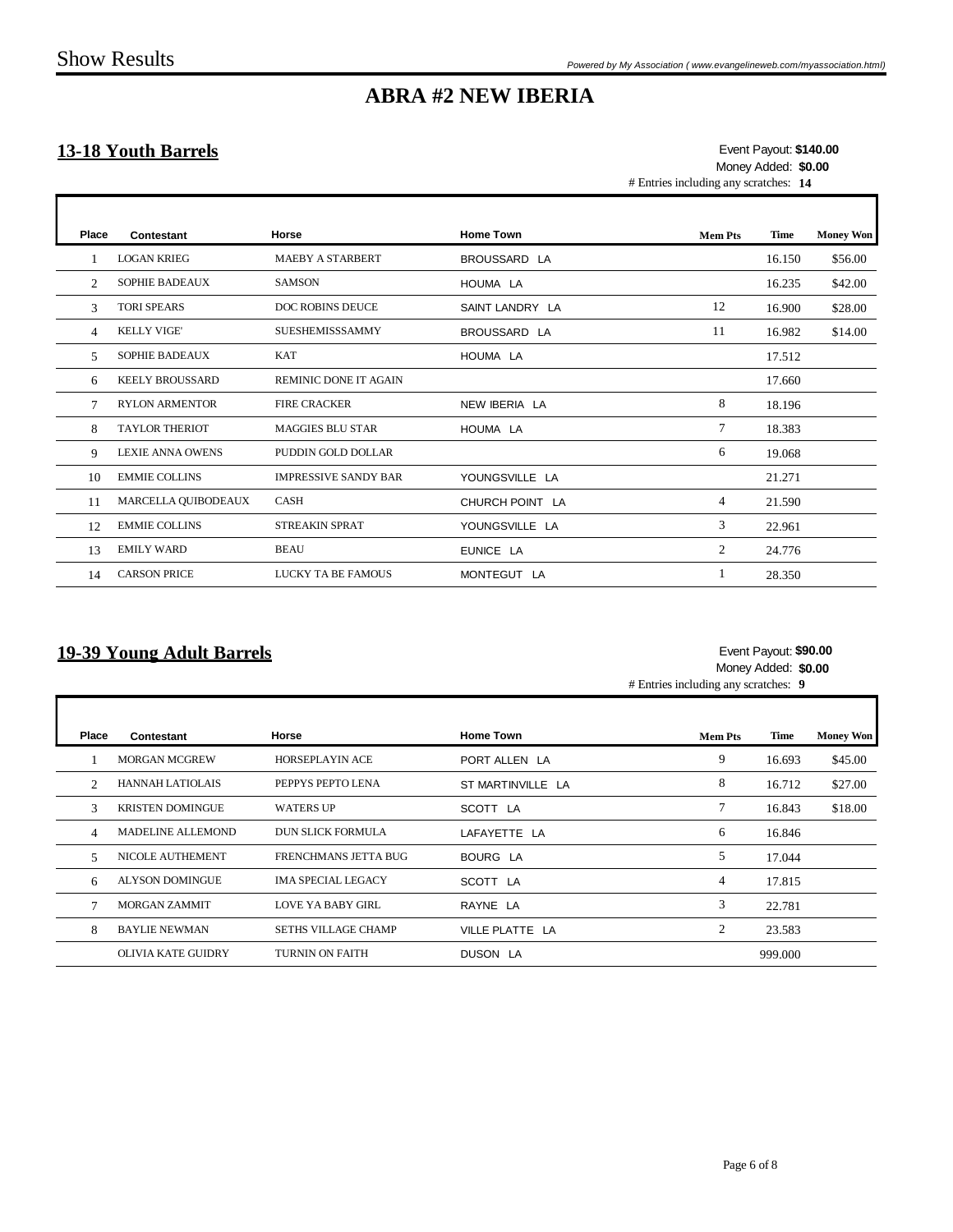Г

## **ABRA #2 NEW IBERIA**

### **40 and Over Senior Barrels**

# Entries including any scratches: **6 \$60.00** Event Payout: Money Added: **\$0.00**

| Place         | Contestant             | Horse                  | <b>Home Town</b> | Mem Pts | Time   | <b>Money Won</b> |
|---------------|------------------------|------------------------|------------------|---------|--------|------------------|
|               | <b>SHAWN ARCENEAUX</b> | KING LEE PEPPY EK      | BREAUX BRIDGE LA | 6       | 16.334 | \$36.00          |
| 2             | <b>TAMMY MANUEL</b>    | CATS WESTERN GREYSTO   | CHURCH POINT LA  | 5       | 16.616 | \$24.00          |
| $\mathcal{R}$ | <b>CINDY DOMINGUE</b>  | LD COOPS CORONA        | SCOTT LA         | 4       | 18.299 |                  |
| 4             | <b>MARIA VAUGHN</b>    | <b>SIR RUNAWAY FUN</b> | RAYNE LA         | 3       | 19.056 |                  |
| 5             | KATHY DEHART           | <b>MO GOSSIP</b>       | GIBSON LA        | ◠       | 23.765 |                  |
| 6             | <b>DEANNA THERIOT</b>  | <b>MISSY</b>           | SCOTT LA         |         | 24.364 |                  |

### **\$2500 Novice Horse Barrels**

#### **\$60.00** Event Payout: Money Added: **\$0.00**

Ŧ

# Entries including any scratches: **6**

| Place          | Contestant              | <b>Horse</b>               | <b>Home Town</b>     | <b>Mem Pts</b> | Time   | <b>Money Won</b> |
|----------------|-------------------------|----------------------------|----------------------|----------------|--------|------------------|
|                | <b>TAMMY MANUEL</b>     | CATS WESTERN GREYSTO       | CHURCH POINT LA      | 6              | 16.616 | \$36.00          |
| $\mathfrak{D}$ | <b>KENZIE TRAHAN</b>    | GUILTY OF A GOOD TIME      | NEW IBERIA LA        | 5              | 16.646 | \$24.00          |
| 3              | MADELINE ALLEMOND       | DUN SLICK FORMULA          | LAFAYETTE LA         | 4              | 16.846 |                  |
| 4              | <b>SHAWN ARCENEAUX</b>  | SILK TIES AND CORONA       | BREAUX BRIDGE LA     | 3              | 16.857 |                  |
| 5              | <b>NICOLE AUTHEMENT</b> | FRENCHMANS JETTA BUG       | BOURG LA             |                | 17.044 |                  |
| 6              | CHRISTY DRUMMOND        | <b>CRUISECONTROLCOWBOY</b> | SAINT MARTINVILLE LA |                | 17.543 |                  |